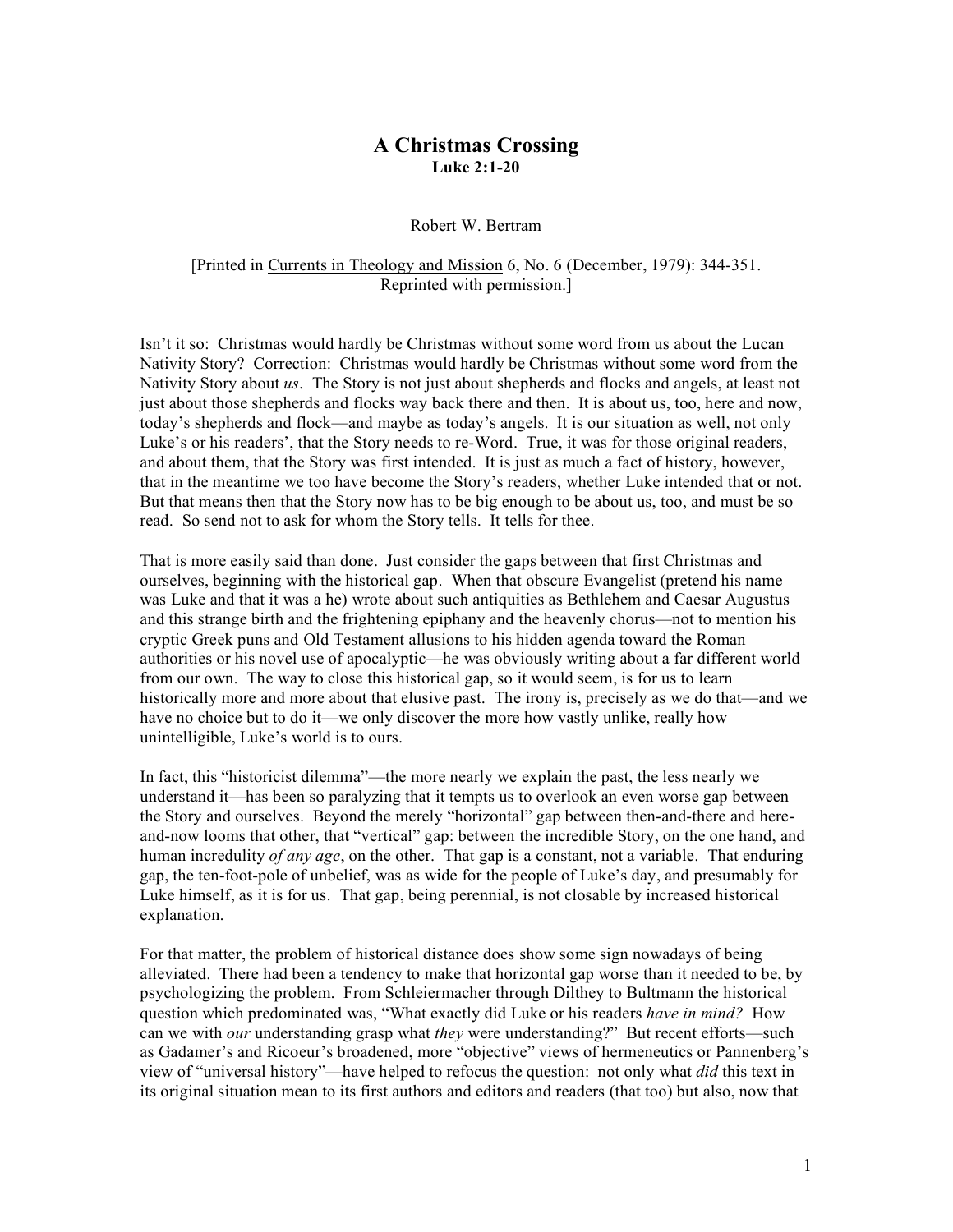they have objectified the Story in writing for subsequent tradition, what *does* the text mean enduringly as it comes to us today?

However, these new and welcome efforts to relieve the impasse of historicism still do nothing to close that other, vertical gap. Indeed, a major advantage of these recent efforts is that they enable us to give precedence to that prior problem, that persistent abyss between the Story's sheer unbelievability in face of perennial human unbelief. With respect to that gap, as I mentioned, Luke's first readers and his readers today come down on the same side of the divide. They and we still enter the Story at the same starting point.

## **I. Diagnosis**

If all of us, regardless of when and where, enter the Story with a common problem, how does the story—precisely by means of this long ago event in Luke 2:1-20—diagnose what our universal problem is? "Diagnose," I confess, is a pun on the Greek, implying that we are being "seen through"—you know by whom!—and what is so mortifying, that we ourselves must participate in seeing him see through us. Later, in the "prognosis"—a word which patristic Greek used for divine providence—the Story turns to how that same One (not "sees through" us but) "sees us through".

I am tempted to apologize for breaking up the Story into two such separate steps, one at a time, first diagnosis and only then prognosis. As if Christians could not appreciate the solution until they had first faced the full depth of the problem. Granted, that would be a pietistic fallacy, although there is also an important half-truth in that. As Reinhold Niebuhr taught us, nothing is so out-of-place as an answer where there was not first a question. Still, it is like-wise true (as my colleague, George Hoyer, once quoted a patient as saying), 'I didn't know how sick I was until I got better." In other words, even the problem cannot truly be grasped except by hindsight from the recovery. What enables penitents to weep over their sin is not the accusation as much as the absolution.

Then why separate diagnosis from prognosis as though they were mutually exclusive? After all, aren't Christians both sinful and righteous, both diagnosed and prognosed simultaneously *simul*? Indeed we are, *as Christians*. In Christ our problem is a solved problem, sin is forgiven sin. But Christ, as he pointed out, is not our only option, not ever. Our constantly tempting alternative, frequently overpowering, is to try instead to make it on our own—in short, Christlessness. In that isolated condition—although admittedly we have only Christ's word for this—our problem suddenly recoils into the dramatic opposite of his solution, no longer a stage on the way to that solution, not the beginning of a story which ends happily with prognosis, but a malignant problem pure and simple, terminal. In that condition of unfaith we have no story, no beginning, just an end—just one side, the far side of the vertical gap.

Only as in Christ we re-cross that gap—which as Christians we also do, repeatedly—do we have a story at all. Then what was our irreconcilable antithesis to his solution, our dead-end problem, once more becomes sublimated into something quite different and benign, a problem on its way to being solved. Our crossing, from this perennial problem to its diametrically opposite solution, *is* the Story—again and again. The very structure of the Gospel as story, a story for participants and not spectators, requires that problem and solution be opposed as the night is to the day.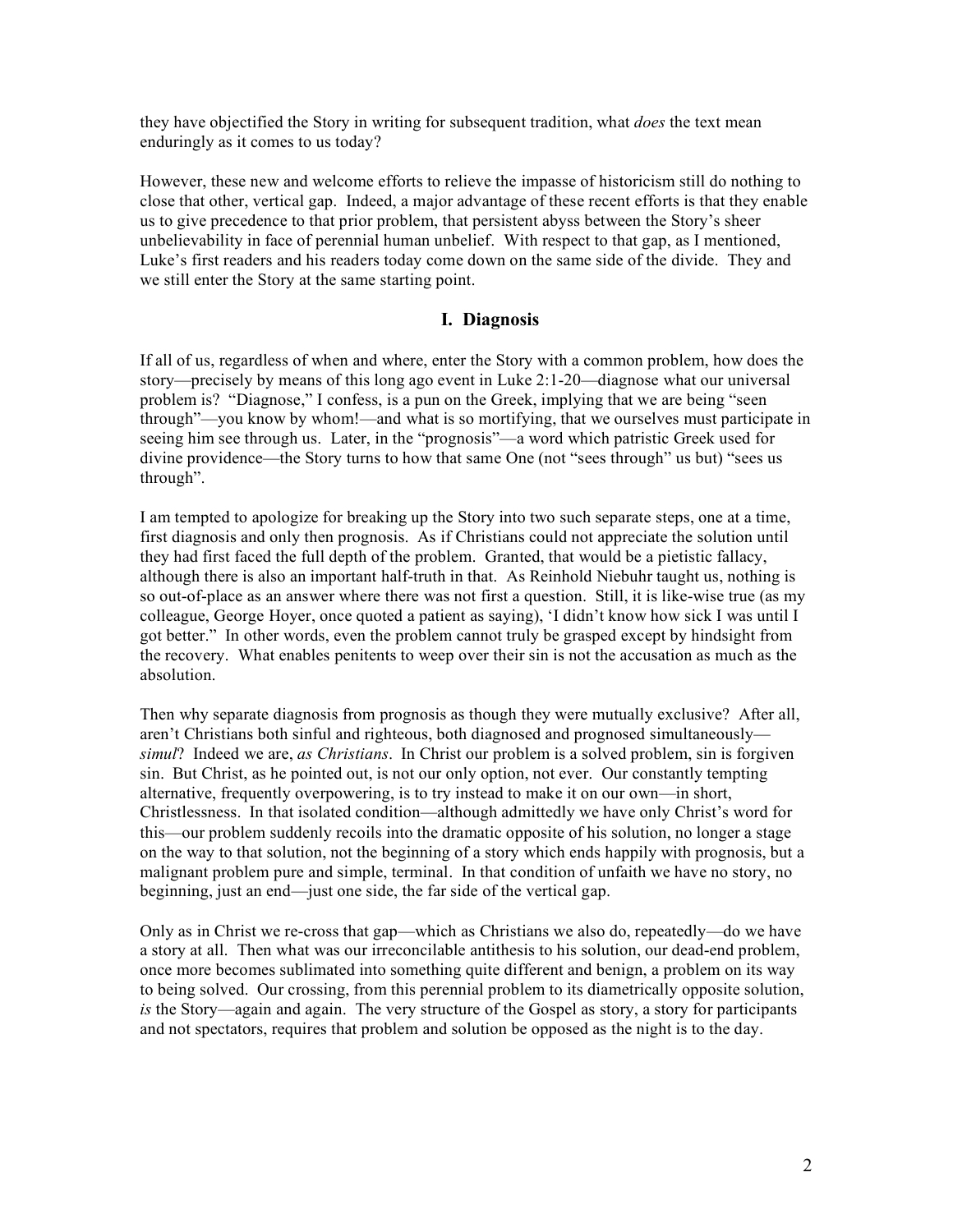#### **A. Preliminary Diagnosis: "Night"**

Then what is that perennial problem as this Lucan infancy narrative diagnoses—sees through—us its readers? Whatever that problem is, whatever it all is, it had best be disclosed to us only gradually, inch by inch. To plunge us immediately to the very bottom of the human tragedy would simply demand of our credulity too much too fast, so taxing is the truth of it. For isn't it the way of our disbelief, when up against that hard truth, to protest, "People may be badly off but they're not as badly off as all that?" Or more likely, we dutifully assent to the diagnosis out of churchly etiquette so as not to have to think about the painful matter ourselves. Yet theological method does have to sympathize with that reality and, when possible, adjust to it pastorally. To unload the whole truth all at once is like trying to fill a water glass with the faucet on full force. For that matter, if human incredulity has trouble with the Christian diagnosis, imagine what it will be like with the prognosis: People may be well off, but they're never as well off as all that.

So, gently does it. What according to this Lucan story is the trouble, at least for starters? Since it is the shepherds whose trouble is directly spoken to—really the story is almost as much about them as it is about the Baby—they are the members of the cast with whom we first identify. What their problem is is suggested by the help they get: "An angel of the Lord appeared to them, and the glory of the Lord shone around them..." (v. 9) They were sorely in need of illumination, light, much more of it than they would have bargained for. By the same Lucan metaphor, they needed sight. It was not enough for them that the angel's announcement be heard. It had to be "seen" as well (vv. 15, 17, 20) with a special visual "sign" to make sure they "found" it. (vv.12, 16)

The shepherd's immediate problem, in short, is that they were in the dark. Come to think of it, isn't that how they had been described from the outset? Recall, it was "at night" that they were guarding their flock. (v. 8) Superficial reading of Luke-Acts tells us that for this evangelist 'night"—like darkness, shadows, blindness, stupor—is not a neutral physical description of the time of day or even a psychological description of natural ignorance. No, as Zechariah sings in the chapter preceding, "those who sit in darkness and in the shadow of death" are in mortal peril. (1:79) But what is that "night" which menaces the flock—the flock of Israel? the Christian flock?—and against which their shepherds must keep guard?

No one epitomizes that encroaching lethal darkness against which Jesus himself repeatedly warns the flock as does the flock's own religious leadership. The Pharisees are the "hypocrites", the masked actors, *par excellence*, although only someone as perceptive as Jesus could see through them. They themselves could not. If Jesus had not exposed them first, surely you and I never could have, so much do they resemble us *at our best*. In the parable (exclusively Lucan) of the Pharisee and the tax collector, the former reflects a life of self-denial and sacrifice for others the likes of which few of us could even remotely approximate. For that, and for the fact that he had been graciously spared the sort of sordid existence of this Watergating extortioner, the Pharisee takes no credit himself but attributes it all to God, *sola gratia*: "I thank thee, God..." (18:11)

It could well be that the reason Jesus singled out the Pharisees, these really impressively shining examples of selfless service and Godward eucharist, is that no other group in the Jewish community resembled so nearly as they did Jesus' own program for the kingdom. So nearly but not quite. The proverb by which Jesus best characterized his program, "Whoever would gain his self will lose it and whoever would lose his self will gain it," the Pharisees seemed to exemplify, if anyone did. They were the ones who, thanks to God, could somehow lose themselves for others almost unstintingly (almost) and only at the very last moment, with only a fingerhold on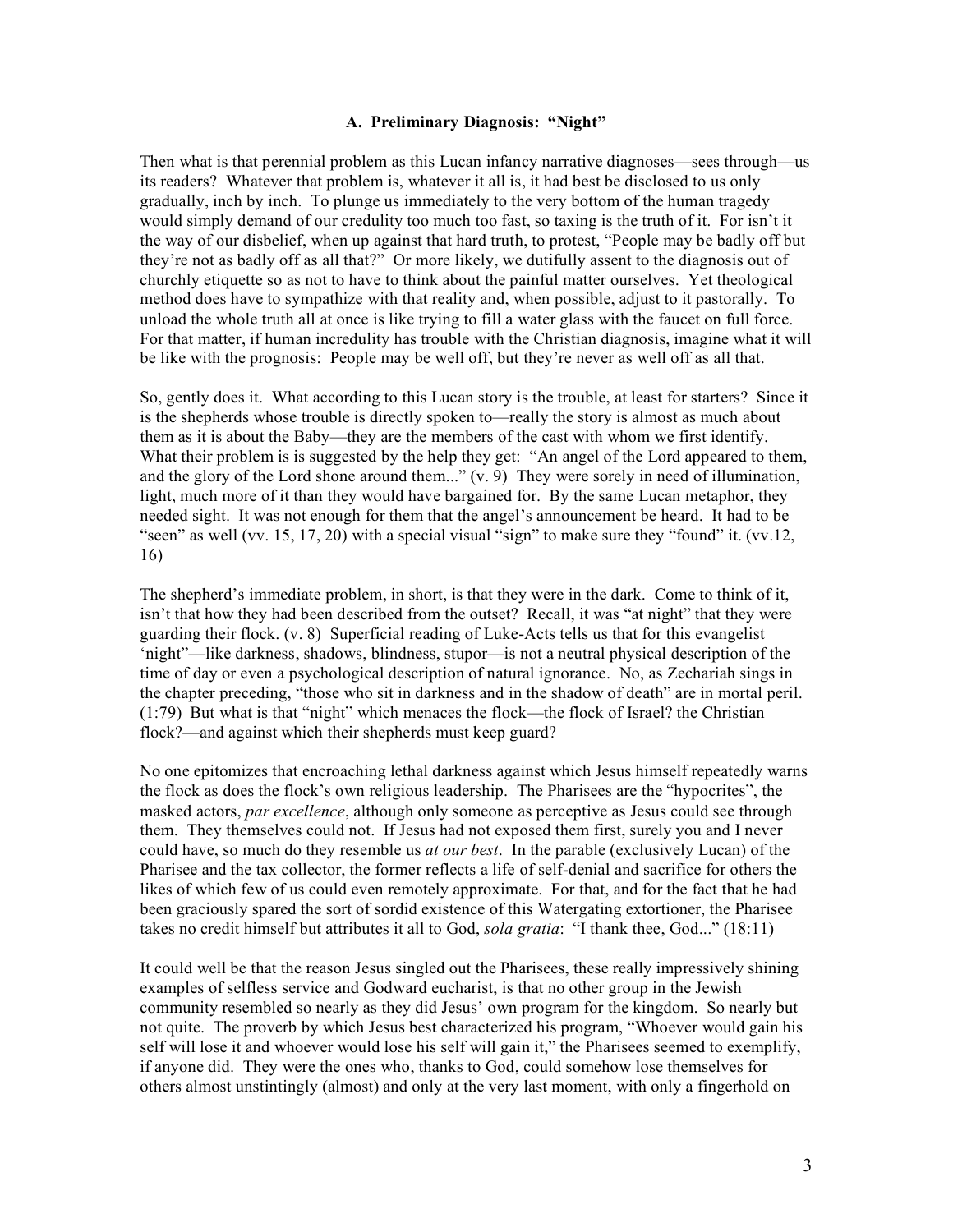their lives, parlay their self-losses into self-gains, thus justifying the whole sacrificial risk as having been worth it after all.

The Pharisees knew that that is the only authentic way to be somebody and not—like this grasping, I'm-going-to-get-mine tax collector—a nobody. No wonder, when a savior comes along who is for just anybody, for "all the people"  $(v, 10)$ , the Pharisees decline. For they knew better, "Where everybody is somebody, nobody is anybody." Who wants to be just anybody, least of all when you are already perfecting your own no-lose way of "losing" yourself (almost), of so acting like the world's nobody (almost) that the world insists you must be somebody?

To believe that by losing yourself *almost*, you can keep yourself—that, at least to begin with, is the shepherds' "night" which imperils their flock. And if on that first Christmas it was actually a physical, chronological night as well, then for Luke that coincidence would only have signaled all the more that darker night of the pharisaic fallacy which threatens every reader of the Story, especially perhaps the best and the brightest.

#### **B. Advanced Diagnosis: The Frightful Visitor**

What is worse even that that initial darkness of the pharisaic fallacy—calculate your losses for what they can net you—is that that benighting illusion is doomed sooner or later to be unmasked, shone through. Sooner, if the unmasking happens now, in this ahead-of-schedule "apocalypse" at the hands of Jesus. Later—but then too late—in the same Lord's final apocalypse, The Last Analysis. Either way, his "visit"—his coming to see us in a way that we ourselves must see him seeing through us—is cause for terror, mortifying fear (*phobos*). Granted, even though everybody is almost always afraid of something or other—for instance, the religious leaders are afraid of "the people," the disciples are afraid of dying or of the authorities—almost no one (only the demons and a handful of discerning God-fearers) ever have the good sense to fear the right One, the ultimate Visitor. Still, that everyone has *reason* to fear him (literally to be scared to death of him) considering what they have to hide, only underscores that everyone's cover is due at any time to be blown. Not even the most deceptive night can save any of us from being found out.

#### **C. Final Diagnosis: Lost**

Being found out as what? Not only as losers but as lost. That is the worst of it: not only that by trying to cashier our self-losses into self-gains *we* lose *ourselves*—that would be bad enough but worse by far, that Someone *else* loses us as well, namely, our original Possessor. He—or in the idiom of the housewife's lost coin, she—has lost us as surely as a shepherd has lost a stray sheep or a parent has lost a runaway son. With a single ingenious word, "lose," this Spirited evangelist has captured one of the profoundest theological dilemmas: how to describe us sinners as belonging primordially to that One who creates us yet in a way that he actually does not have us after all? That lostness from him is the diagnostic flip-side of the angel's reference to the Baby as "Savior". (v. 11) The presupposition of his coming to seek and to save us is that otherwise he does not really possess us, though he should Instead of "peace" between him and us (v. 14) there is then only alienation mutually. Nor does it follow that being lost to him then means that instead we belong only to ourselves or belong only to such possessive superpowers as the Caesar Augustuses who by a single "decree" can keep tabs on their whole world (*oikoumene*, v.1). No, the realistic alternative to being possessed by the Baby-Savior is to be owned instead by that antigod who reminded Jesus in the wilderness, "all this authority" of the *oikoumene*—including Caesar's and the USA's—"has been delivered to me." (4:5, 6)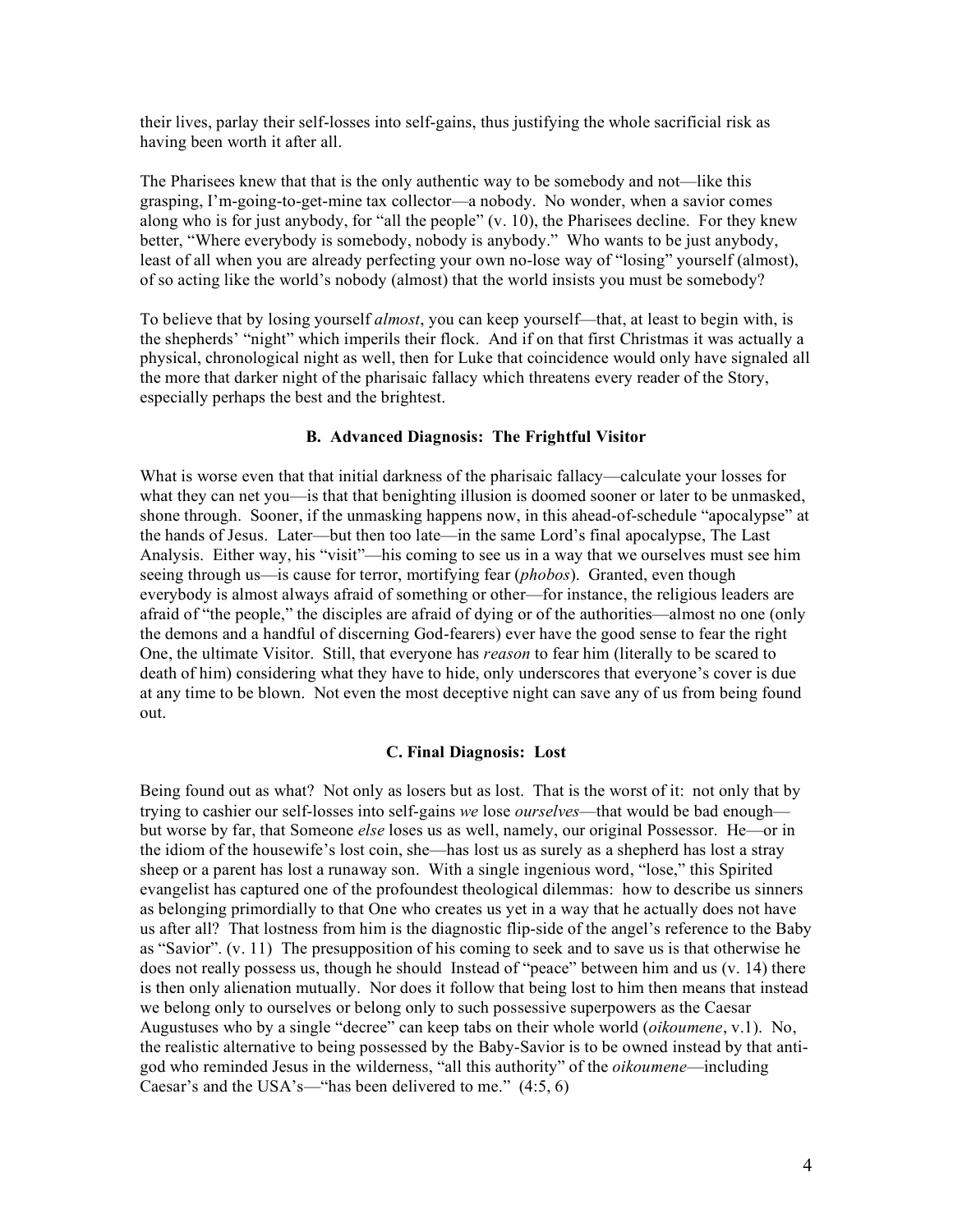## **II Prognosis**

#### **A. Preliminary Prognosis: "Savior"**

All that being the problem, what is the Christmas solution, that polar opposite to which now we try to negotiate a crossing? How does that same One who so devastatingly sees through us as faithless darklings, now, in the Baby, see us through? To say it all at once is to say what seems too good to be true, with the empty-handed result that all we do in that case is accept the prognosis merely as true and not as what it truly is, good—"good news of a great joy." (v. 10)

So, for a start, what most conspicuously is the solution? Most conspicuously it is that odd feature which always distinguishes the Christian solution from all others and which, if we still have any capacity at all for wonder, must strike us either as simply amazing or as pathetic nonsense. I refer to the way, the apparently immoral way, in which New Testament christologies right in the middle of the Story literally change the subject. Having begun by diagnosing us, which is proper, they suddenly shift responsibility for our solution to this other human subject—in this text a mere infant at that—this what's-his-name who has more than his hands full with his own troubles. On top of that these christologies rationalize that shunting of responsibility by naming this Baby with the most extravagant profusion of messianic and imperial titles, "Savior" and "Christ" and "Lord".  $(v.11)$ 

The fact that Luke-Acts may not operate with a vicarious model of atonement softens the scandal of this change of subject not one bit. If anything, Luke's christology is even more ambitiously transcendent than the one-for-one substitutionary models. Witness the way the Lucan Jesus does for us what we ourselves could never do. He, the sole "savior", saves us: we do not save ourselves. And from whom? Not just from ourselves. His antagonists are not just you and I, and not only those powerful "benefactors" like the Imperium or the Sanhedrin, but finally those demonic world owners whose claim to the world and us enjoys a measure of legitimacy which even God seems to respect. Hence we cannot, and are not even authorized to save ourselves.

The way Jesus "saves" is that he wins back the world—the whole Jerusalem-to-Rome-axis *oikoumene*—for God's repossession, but all on the wild presupposition that it is to God *in this Jesus* that the world belongs in the first place. Jesus' audacity is not merely that, in order to rescue the strays and the lost, he dares to breach God's sabbath laws. That much anyone, also a Pharisee, would do for something which is his own—say, his own ox. That is only reasonable. Ah, but that is the radical rationale for Luke's whole christological claim, namely, that those lost coins and sheep and prodigals whom Jesus loses everything to recover are after all *his own*, whom he at last is simply "finding" again. To regain what is his it is altogether rational— "necessary", scripturally and ontologically—that he do what any determined owner in his circumstances must do. As the proverb says, he must risk everything—and without pharisaic fudging. But what he for his pains wins back is not only his own life, but his possession of all of us as well. Dubious winnings perhaps, though he did not seem to think so. Where else could we—everybody, "all the people"—ever count for so much? On that Lucan rationale, what at first seemed absurd begins to appear, at least to the world's nobodies, quite reasonable after all—too good to be untrue.

### **B. Advanced Prognosis: "Joy"**

If that much of the solution already sounds good, what follows gets even better. The shepherds, who have to be rescued by a saviour quite other than themselves, are nevertheless drawn in to his salvational action as responsible firsthand participants, as themselves self-losers and regainers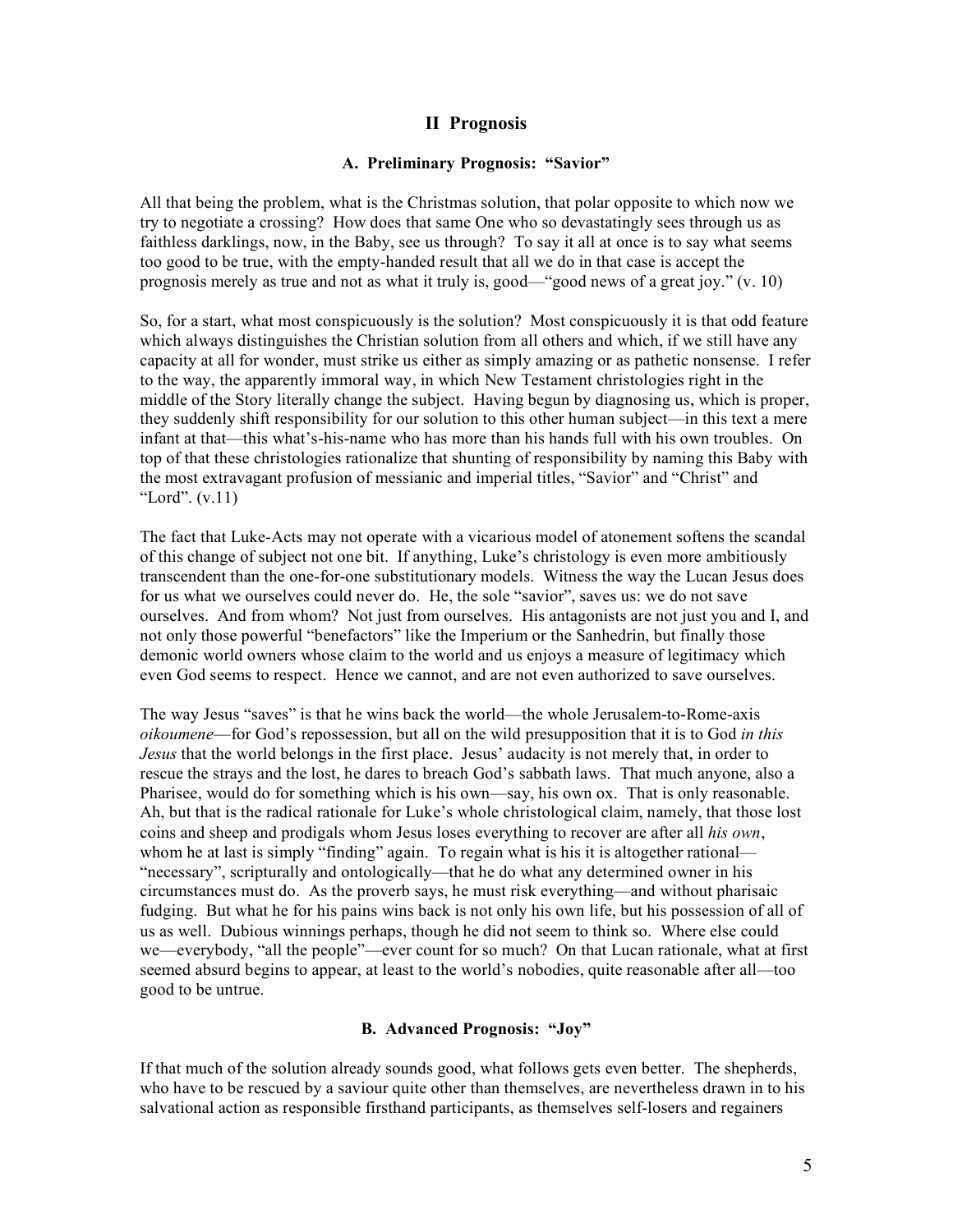who thus "follow" their Lord's own cruciform lead. They themselves begin at least to experience that same mortifying loss of self (*psyche*) in face of the dreadful apocalyptic "glory" which blows the cover of their "night". The hilarious surprise, however, is that this Visit turns out to be not the final apocalypse, from whose terror there would be no recourse, but is rather a mercifully premature apocalypse which boldly scoops the final one, and actually averts and thwarts it.

True, the shepherds are not spared their initial terror. The God-fearers never are, for that—their dying—is already part of their salvation. But, this being the Pre-Visit and not the final one, the Visitor does sweetly intervene and, through his messenger, authorizes the God-fearing shepherds to do what just plain fearers (like the Pharisees) are never authorized to do, "Be not afraid." (v. 10) Hearing that is like getting one's life back *post mortem*—like "repenting", as Luke says, "for the forgiveness of sins." Not that there is no need anymore to fear God but rather that, with the coming of the Baby, even God-fear gets trumped—over-joyed.

#### **C. Final Prognosis: "Glorifying"**

But Luke saves the best till last. What is better even than the shepherds' over-joyed fear which the Baby's coming occasions in them personally is that they then take their experience on the road, so to speak, and go public with it. Actually, the Story does not make all that much of the shepherds' own "experience" if by that we mean their faith. As believers go, they might have been about as superficial and sensation-prone as their hearers seemed to be, if all the latter did was "wondered at what the shepherds told them." (v. 18) Only faithful Mary—the one member of the cast besides the Baby who continues as a major character throughout the two-volume sequel—reflects the tenacious "pondering" of that "good soil" which "holds the word of God fast in an honest and good heart." (8:15) That is not said about the shepherds, but probably because their talk was not primarily about their own faith.

What they did talk about was "all they had heard and seen, as it had been told them."  $(v, 20)$  In other words, they simply told it as they saw it—more exactly, as they had been coached to see it. But what was it, with the angel's prompting, that they saw? Answer: not just the Baby but "the baby lying in a manger." (v. 16) As Raymond Brown observed, that portentous "sign", namely, that the Baby's mother "laid him in a manger" (repeated three times within the Story) seems as important to the plot as that the Baby was born at all! That is all the more significant in view of how grudging Jesus is about signs, except for signs of repenting—that is, for losing our lives for his sake and only then regaining them. But what else is this sign but a loser's sign? The way the Baby was swaddled and "lying" in a manger anticipates the way he would be wrapped and "laid" (same verb) in a sepulchre. (23:54) Both places were signs of his being dispossessed—a borrowed tomb, a make-do manger ("because there was no room for them in the inn", v. 7)—just as everywhere he had "nowhere to lay his head" even though he was "the Son of man". (9:58) But that was exactly what the shepherds' sign was a sign of, and what they had been told to look for: how this homeless Baby was, by that very token, "Peace" for all the earth.

What the returning shepherds accomplished with their talk was "glorifying and praising God." (v. 20) (Which suggests perhaps that, in seminaries, evangelism should be taught as part of liturgics.) Now this doxological reaction is, throughout Luke-Acts, a standard reaction of ordinary bystanders. For that very reason, however, because it is not limited to privileged apostolic somebodies, the shepherds' very common doxology is all the more "glorifying" (*doxazentes*). Whether or not these strange heralds are intended by Luke as precursors of the later apostles, what is certain is that right within this Story they take over a role which earlier could be handled only by the "heavies" in the cast, the angels. Now it is these shepherdly nobodies (who are never heard from again) who replace the Lord's own angels and go forth shining this